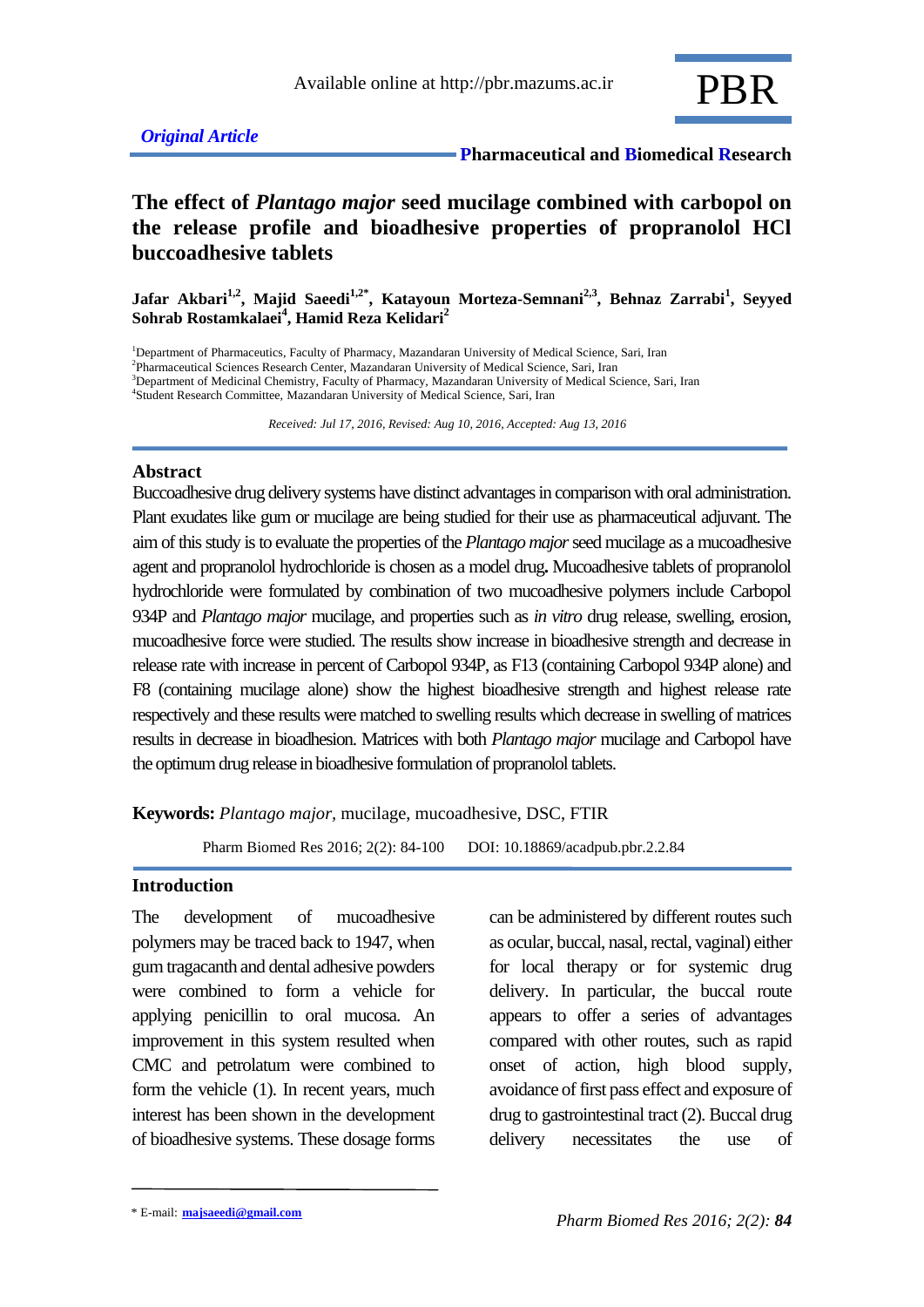mucoadhesive polymers as a means of prolonging the resistance time of the dosage form on the absorbing membrane as well as localizing drugs in a particular region (3). Mucoadhesion is provided by the formation of non-covalent bonds such as hydrogen bonds and ionic interactions or physical entanglements between the mucus gel layer and polymers (4). Typical polymers that have been used as mucoadhesive drug carriers are poly acrylic acid, poly meth acrylic acid, cellulose derivatives, poly ethylene oxide, lectin and chitosan, PAA and its cross-linked commercial forms (5). By active using of copolymers, polymer conjugates and inter polymer complexes, the mucoadhesive properties of polymers have been improved. The following characteristics are the basic requirements needed for a successful buccal delivery: a bio-adhesive to retain the drug in oral cavity and maximize the intimacy of contact with mucosa, a vehicle that releases the drugs at an appropriate rate under the conditions prevailing in the mouth and strategies for overcoming the low permeability of the oral mucosa. the bioadhesive bonds are formed by three steps: wetting and swelling of mucoadhesive polymer, entanglement of polymer and mucin chains, and formation of weak chemical bonds between entangled chains and polymer (6). Mucilage and gums are well known since ancient times for their medicinal use. Today the gums are being used as pharmaceutical excipients. Mucilage generally are carbohydrate polymer which obtained from woody and non woody plant parts such as bark, seeds, sap, roots, rhizomes, fruits, and leaves. Mucilage are used for their binding, thickening,

stabilizing, humidifying properties, disintegrating and release controlling in medicines (7, 8). Mucilage from natural sources hydrate and swells on contact with water and has been used for the preparation of single unit dosage forms (9). *Plantago major* is a member of Plantaginaceae family (10). The plant produces large amount of seeds. The seeds are located in capsules (8- 16 per capsule) and become sticky in humid condition due to swelling of the polysaccharides present in the seed coat. The seeds contain the monosaccharides, disaccharides and trisaccharides. The outer seed coat, contain carbohydrate polymers that swell in contact with water and form mucilage with high viscosity. These polysaccharides are composed of xylose, arabinose, galactorunic acid, glucuronic acid, rhamnose, galactose and glucose (11). In this work, the *Plantago major* seed mucilage characteristics such as mucoadhesive strength, swelling, erosion and drug release rate in addition to carbopol 934P (a muccoadhesive polymer) were studied.

## **Materials and methods**

Propranolol Hydrochloride powder, HCl, Potassium di-hydrogen phosphate were obtained from Merck, Germany. Carbopol 934P (B.F. Goodrich, USA), *Plantago major* seed was purchased from herbal drug market (Sari, Iran) and NaOH from Dr. Mojallali (Iran). Mg stearate was obtained from Roche (Germany).

## *Extraction of mucilage*

10 mL of 0.1 N HCl was heated to boil in a 100 mL corning flask. The flask was removed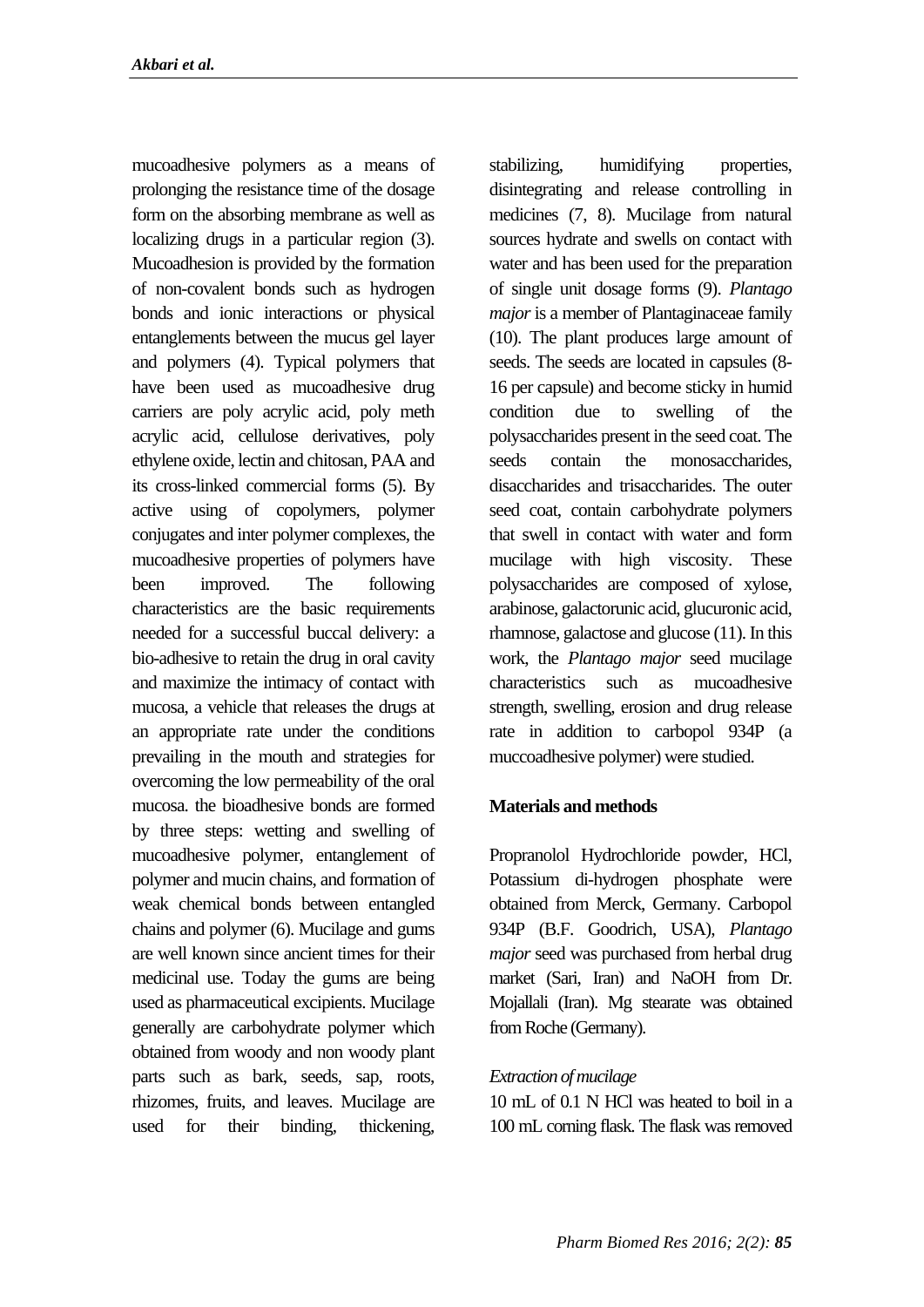from the flame and 1g test sample of dry seed was added to it. Heating resumed and the process of dissolution of the seed husk was observed. When all seeds had changed color the flask was finally removed from the flame and the solution (while being hot) was filtered through clean muslin cloth. The seeds were washed up to three times in 5ml of hot water and the solution obtained each time was filtered. The combined filtrate, containing the dissolved mucilage was mixed with 60 mL of 95% ethyl alcohol, stirred and allowed to stand for 5h. Finally the supernatant liquid was decanted off and the beaker containing the precipitate was dried an over maintained at  $50^{\circ}$ C for 10 hours  $(8)$ .

# *Preparation of mucoadhesive Matrix Tablets*

For preparation of mucoadhesive tablets a 9 mm flat faced punches on a hydraulic press were used. The materials for each tablet (Table 1) were weighed and were sufficiently blended in a planetary mixer (Erweka, Germany) for 10min. magnesium stearate (1%w/w) was then added, followed by further mixing for 2 min. mixed and introduced into the die and compacted at compression using 1% (M/M) magnesium stearate. The tablet properties (crushing, strength, friability, mass variation and content uniformity) were determined by current procedure (13,14).

| Formulation<br>code | Propranolol HCl<br>(mg) | P. major<br>mucilage (mg) | Carbopol 934P<br>(mg) | Mg stearate<br>(mg) |  |
|---------------------|-------------------------|---------------------------|-----------------------|---------------------|--|
| F1                  | 80                      | 10                        | 70                    | 1.6                 |  |
| F2                  | 80                      | 20                        | 60                    | 1.6                 |  |
| F <sub>3</sub>      | 80                      | 30                        | 50                    | 1.6                 |  |
| F4                  | 80                      | 40                        | 40                    | 1.6                 |  |
| F <sub>5</sub>      | 80                      | 50                        | 30                    | 1.6                 |  |
| F <sub>6</sub>      | 80                      | 60                        | 20                    | 1.6                 |  |
| F7                  | 80                      | 70                        | 10                    | 1.6                 |  |
| F <sub>8</sub>      | 80                      | 40                        |                       | 1.2                 |  |
| F <sub>9</sub>      | 80                      | 80                        |                       | 2.4                 |  |
| F10                 | 80                      | 160                       |                       | 1.2                 |  |
| F11                 | 80                      |                           | 40                    | 1.6                 |  |
| F12                 | 80                      |                           | 80                    | 1.6                 |  |
| F13                 | 80                      |                           | 160                   | 2.4                 |  |
| F14                 |                         | 160                       |                       | 1.6                 |  |
| F15                 |                         |                           | 160                   | 1.6                 |  |

**Table1** Formulation comparison of investigated propranolol hydrochloride mucoadhesive matrix tablets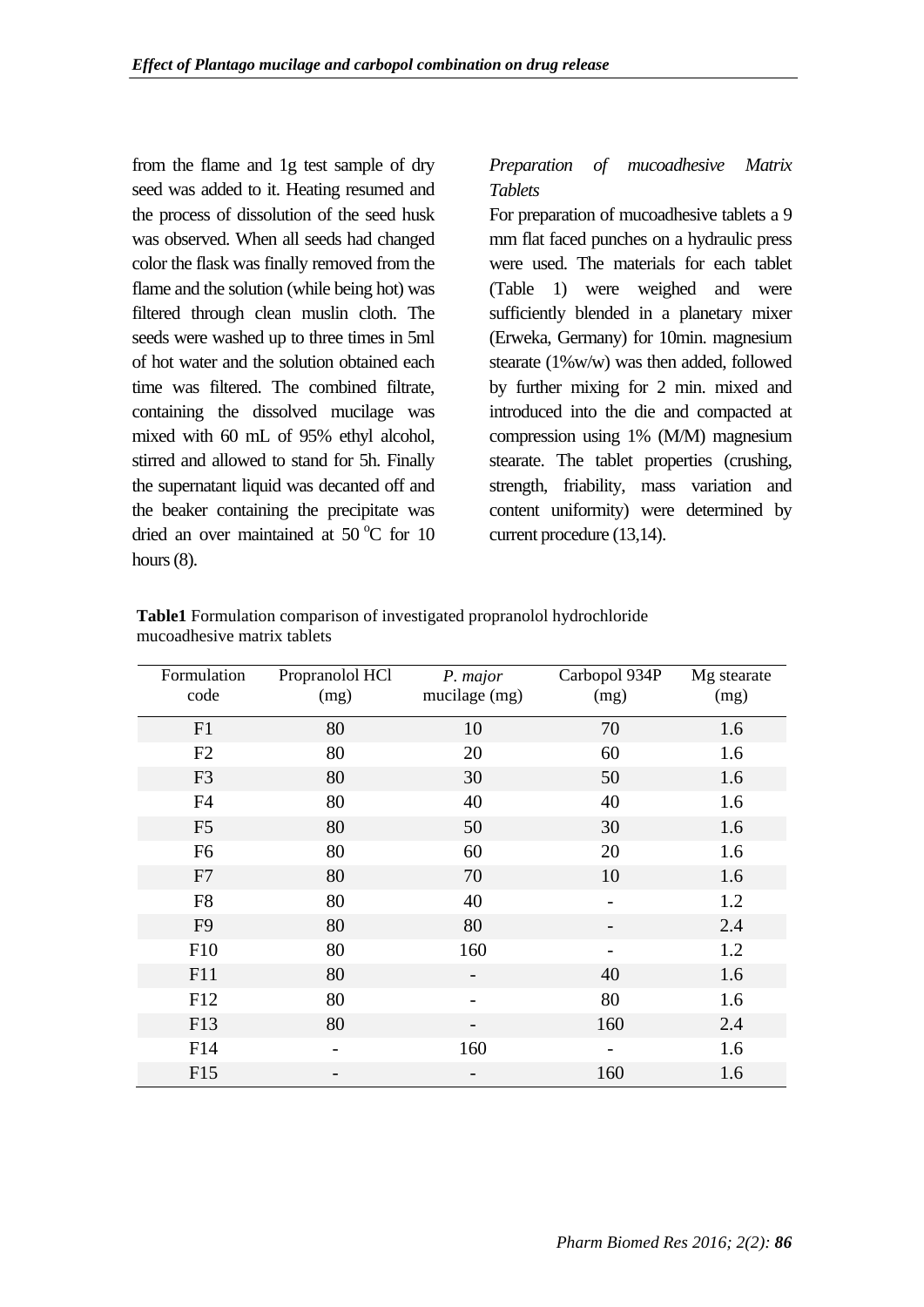#### *In vitro drug release studies*

The dissolution tests were performed to the basket method (USP pharmacopeia 24). A dissolution apparatus (Caleva 8ST, Germany) was employed with a stirring rate of 100 rpm. The dissolution medium was 900 mL phosphate buffer (pH 6.8). Samples of the solution were withdrawn at benefit time intervals. The dissolution media was replaced by fresh dissolution fluid to maintain a constant volume. The solution was passed through a filter (Watman, USA) and then concentration of propranolol hydrochloride in solution was measured with an ultraviolet spectrophotometer (Varian, Australia) at a wavelength of 289 nm after suitable dilution with the dissolution medium when necessary  $(n = 3)$ .

#### *Evaluation of tablets*

Properties include friability crushing strength, mass variation of tablets were determined by standard procedure (13). The content uniformity of active ingredient was confirmed based on British pharmacopoeia method (8). The tensile strength (T) of tablets (measure of the stress necessary to cause diametric fracture of the compact) was determined from the mean data obtained from the hardness test that we did on tablets  $(n = 10)$  Using the Erweka hardness tester (TBH30MD, Germany). The T values were computed from the following equation:  $T=2p/\pi^*D_t$  Eq. (1)

P: Load applied on the tablet that causes diametric fracture of the tablet that causes diametric fracture of the tablet

 $D_t$ : Thickness of tablet  $(m)$ 

### *Drug release kinetics*

Various mathematical equations were tested for describing the kinetics of drug release from mucoadhesive tablets (zero-order, first order, Higuchi)

$$
Q_{t=}K_0.t \tEq. (2)
$$

$$
ln Q_{t=1} ln Q_{0-} K_{1t}
$$
 Eq. (3)

$$
Q_t = K_H t^{1/2} \qquad \qquad \text{Eq. (4)}
$$

 $Q_t$ : The amount of drug released in time t

 $Q_0$ : The initial amount of drug in tablet

 $K_0, K_1K_H$ : Release rate constant for zero order, first order, Higuchi model, respectively

In order to define a model which will represent a better fit for the formulations, dissolution data can be further analyzed by Peppas and Korsemayer equation.

$$
\frac{M_t}{M_{\infty}} = K_p t^n
$$
 Eq. (5)

 $M_t$ : Amount of drug released in time t

M∞: Total amount of drug that must be released at infinite time

Kp: Constant

n: release exponent indicating the type of drug release mechanism

n: for a cylinder is <0.45 for Fickian release  $>0.45$  and  $< 0.89$  for non-Fickian

0.89 for the case2 release

>0.89 for super case 2 type release (15).

Criteria for selecting the most appropriate model were based on the best goodness of fit and smallest sum of squared residuals.

#### *Determination of bioadhesive strength*

For this purpose a tensile tester apparatus was designed similar to a tensile tester apparatus (Instron model 4301) and the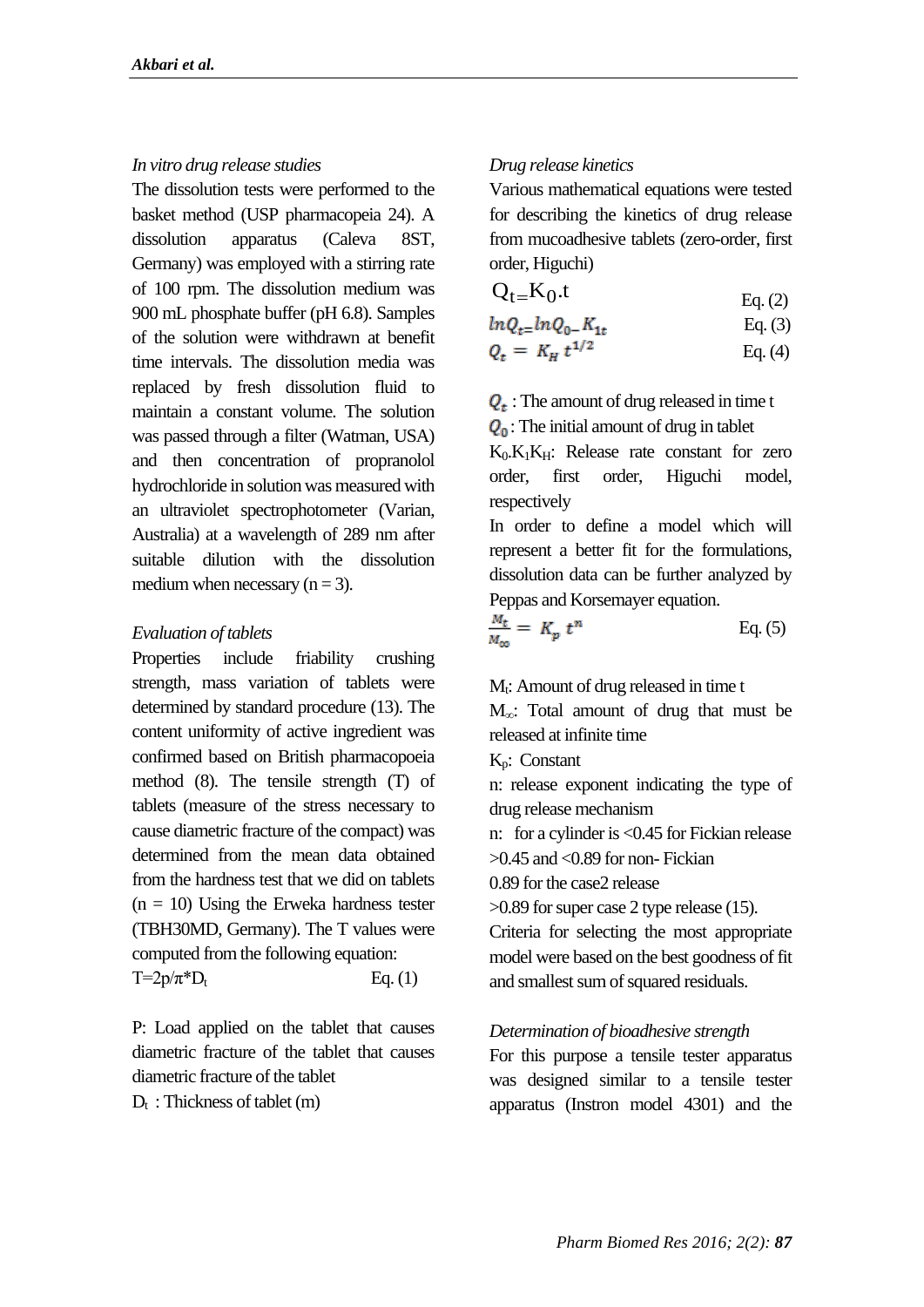bioadhesive strength of tablets was measured according to previously published method by a tensile tester apparatus. After isolation of hairless abdominal skin of the rat the dorsal section (mucosa part) was fixed on the head of diffusion cell and filled with phosphate buffer with pH 6.8. The same conditions were used exactly according to previously published method (16).

#### *Matrix swelling studies*

The study was carried out in the USP/NF dissolution apparatus No.1 (Caleva 8ST, Germany). the dry polymer matrices were accurately weighted, placed in dissolution baskets, and immersed in 900 mL phosphate buffer (pH 6.8) maintained at  $37^{\circ}$ C in the dissolution vessels. At regular intervals, the pre-weighed basket-matrix system was withdrawn from the dissolution vessel, lightly bottled with a tissue paper to remove exes test liquid and re-weighed. The percent water uptake (degree of swelling due to absorbed liquid) was estimated in certain times according to the following equation:

$$
\%WU = \frac{w_s - w_i}{w_i} * 100
$$
 Eq. (6)

%WU: The percent of water uptake (n=3).

 $W<sub>s</sub>$ : The weight of swelled matrix in certain time  $(n = 3)$ .

 $W_i$ : The initial starting weight in the matrix tablet  $(n = 3)$ .

## *Matrix erosion studies*

The standard USP/NF dissolution apparatus No.1 (Caleva8ST, Germany) was used for this purpose, the dry matrix was weighed,

placed in dissolution baskets, and subjected to dissolution in 500 mL of 0.05 M phosphate buffer (pH 6.8) maintained at  $37^{\circ}$ C with the basket rotating at 100 rpm. At regular intervals basket-matrix assemblies were removed from the dissolution vessels and dried to a constant weight in a hot air oven at  $60^{\circ}$ C (17).

The percentage of matrix erosion (%E) at time, (t) was estimated from the following equation:

$$
\%E = \frac{w_{i-}w_{t}}{w_i} * 100
$$
 Eq. (7)

 $W_i$ : The initial starting weight of the matrix

 $W_t$ : The weight of matrix subjected to erosion for time t

And the percentage of remaining matrix, compute from the Eq. (8)

%Remaining  $= 100 - %E$  Eq.  $(8) (n = 3)$ 

## *Statistical analysis*

A one-way ANOVA with a turkey's post hoc (SPSS 12), test was analyzed the dissolution and bio adhesive data obtained for each batch of formulation in order to compare the rate of drug release from the mucoadhesive tablets. The confidence limit was set at 95%.

### **Results**

The swelling factor of 1g of *P. major* was  $14.3 \pm 1.06 \text{ mL} (637.2 \pm 43.9\%)$ according to the above method. Sharma and Koul reported 8.33 mL swelling factor for *P. major* in their study (12). The yield of mucilage extraction from *P. major* seeds was 20.9%. The characteristics of evaluated tablets are shown in table 2.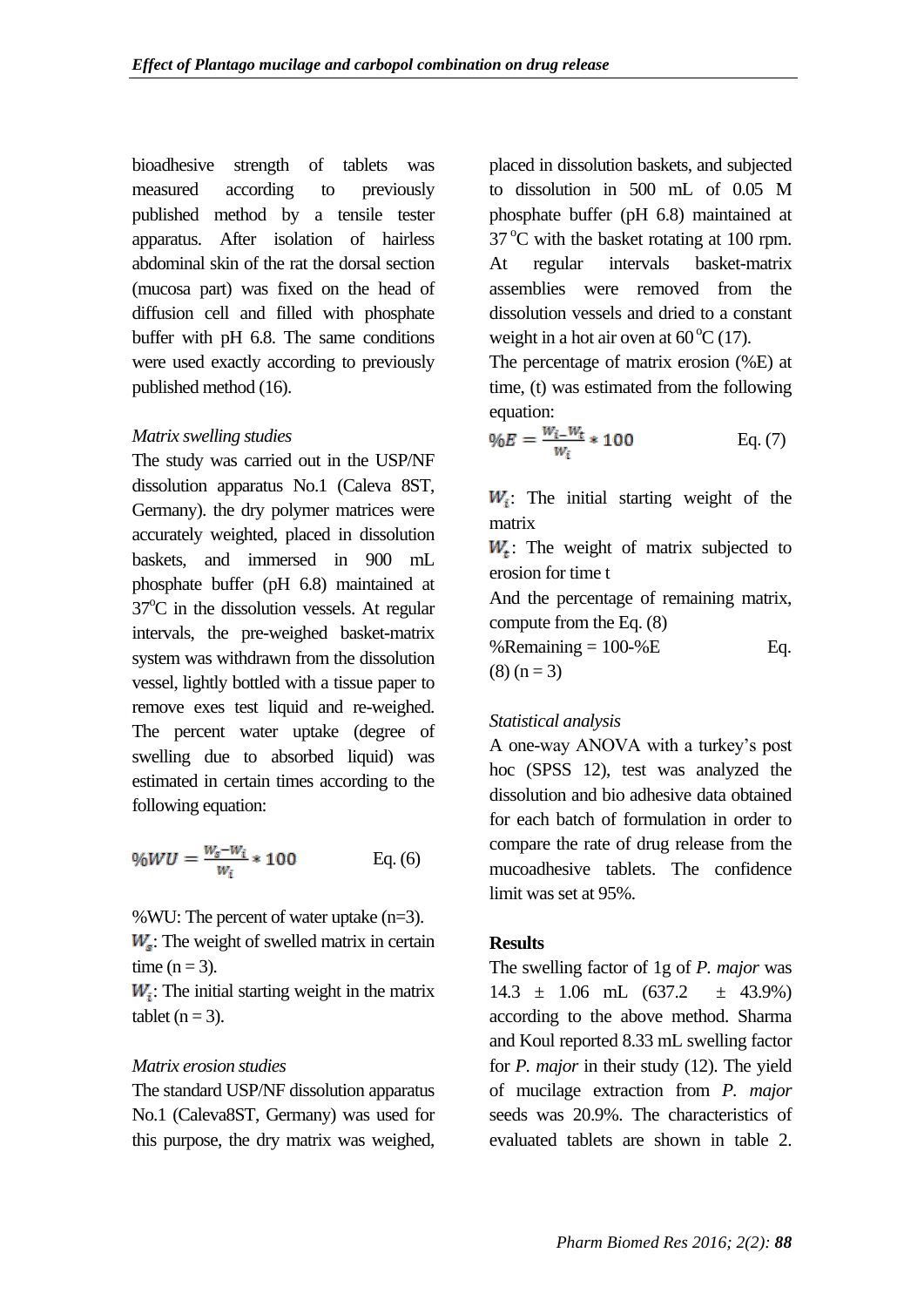Mucoadhesive tablets were prepared and analyzed as described above. The release rate of propranolol from matrix tablets increased, as the ratio of mucilage: Carbopol 934P increased in formulation F1 to F7 (Fig. 1). And results show the release rate decreases, as the amount of mucilage and carbopol increased in formulation F8-F13 (Fig. 2). The lowest release rate was with formulation F1 (Containing 10 mg *P. major* mucilage and 70 mg Carbopol 934P) and the highest release rate was with formulation F7

(Containing 70 mg *P. major* mucilage and 10 mg Carbopol 934P) and the percent of cumulative drug release after 2hr for F8- F13 were 56.24, 45.2, 32.18, 73.98, 22.68, 12.31 respectively. The lowest release rate was observed with formulation F13 (Containing 160 mg Carbopol 934P) and the highest was with F11 (Containing 40 mg Carbopol 934P). The significant difference was observed between formulations ( $p < 0.001$ ).

**Table 2** Characteristics of propranolol hydrochloride tablets prepared with different ratios of *P. major* mucilage and Carbopol934P.

| Formulation    | Hardness*(Kg/cm <sup>2</sup> ) | Friability      | Tensile              |                 |
|----------------|--------------------------------|-----------------|----------------------|-----------------|
| code           | $(n = 10)$                     | $(\%w/w)$       | strength*( $MN/m2$ ) |                 |
|                |                                | $(n = 10)$      | $(n = 10)$           |                 |
| F1             | $3.65 \pm 0.16$                | $1.22 \pm 0.11$ | $0.43 \pm 0.05$      | $79.7 \pm 1.4$  |
| F2             | $3.82 \pm 0.22$                | $1.03 \pm 0.05$ | $0.45 \pm 0.06$      | $80.1 \pm 1.5$  |
| F <sub>3</sub> | $4.10 \pm 0.19$                | $0.96 \pm 0.06$ | $0.52 \pm 0.06$      | $79.6 \pm 2.8$  |
| F <sub>4</sub> | $3.25 \pm 0.18$                | $1.02 \pm 0.04$ | $0.33 \pm 0.07$      | $80.2 \pm 2.1$  |
| F <sub>5</sub> | $3.48 \pm 0.29$                | $0.98 \pm 0.07$ | $0.39 \pm 0.05$      | $78.8 \pm 0.8$  |
| F <sub>6</sub> | $3.57 \pm 0.25$                | $0.91 \pm 0.05$ | $0.42 \pm 0.06$      | $79.5 \pm 0.7$  |
| F7             | $4.75 \pm 0.29$                | $0.92 \pm 0.05$ | $0.58 \pm 0.07$      | $81.4 \pm 0.81$ |
| F <sub>8</sub> | $4.95 \pm 0.37$                | $0.86 \pm 0.06$ | $0.65 \pm 0.05$      | $78.0 \pm 1.2$  |
| F <sub>9</sub> | $5.57 \pm 0.35$                | $0.81 \pm 0.05$ | $0.74 \pm 0.06$      | $81.1 \pm 0.83$ |
| F10            | $4.91 \pm 0.28$                | $0.91 \pm 0.05$ | $0.61 \pm 0.07$      | $78.9 \pm 1.7$  |
| F11            | $5.23 \pm 0.32$                | $0.82 \pm 0.07$ | $0.68 \pm 0.06$      | $79.3 \pm 0.8$  |
| F12            | $5.38 \pm 0.23$                | $0.86 \pm 0.08$ | $0.67 \pm 0.04$      | $80.2 \pm 1.3$  |
| F13            | $4.98 \pm 0.34$                | $0.83 \pm 0.06$ | $0.72 \pm 0.05$      | $79.4 \pm 0.6$  |

\*Data are shown as mean ±SD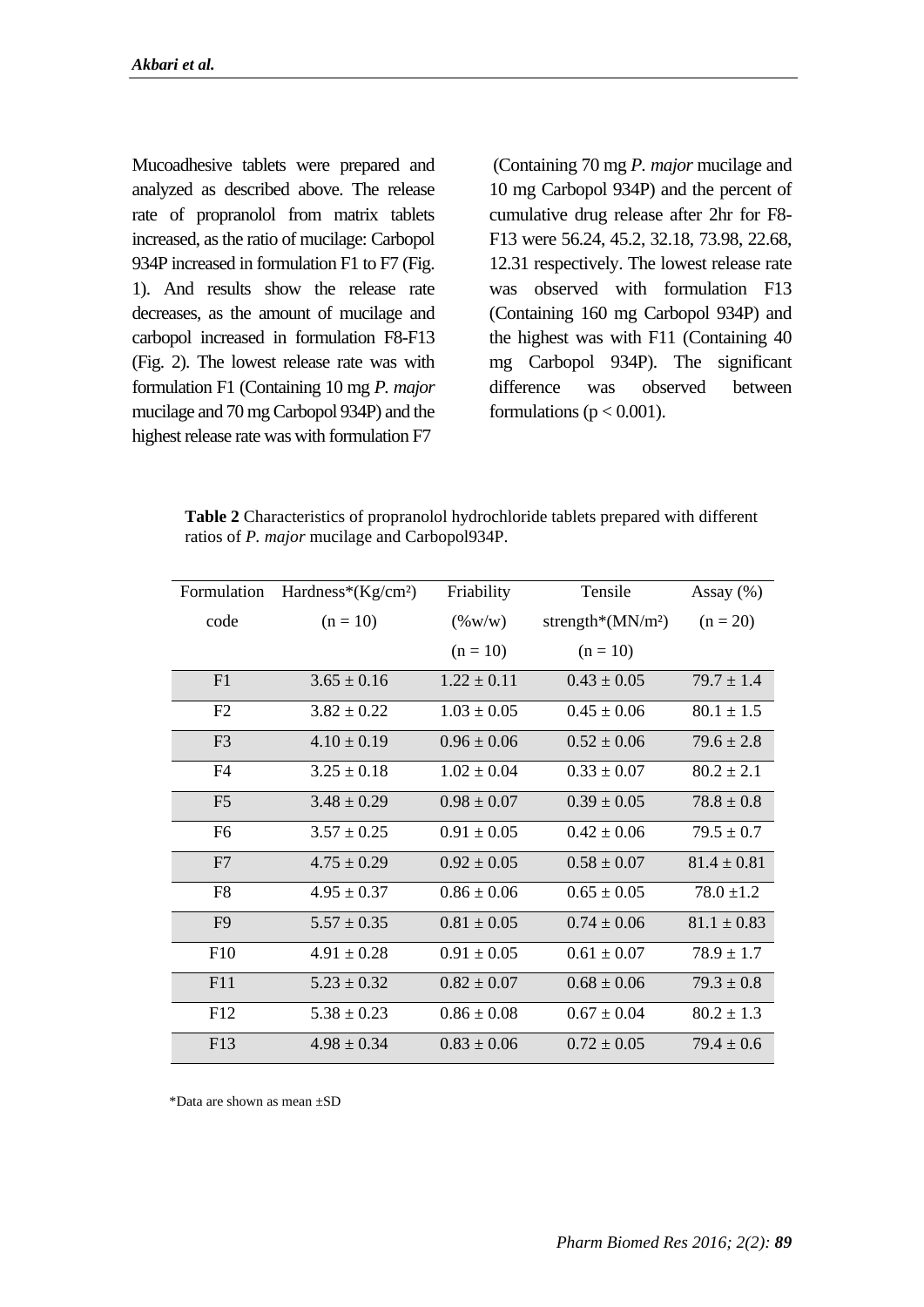

**Figure 1** Comparison of release profile of propranolol hydrochloride from formulation F1-F7 ( $n = 3$ ).



**Figure 2** Comparison of release profile of propranolol hydrochloride from formulation F8-F13 ( $n = 3$ )

Dissolution rate data were analyzed based on equations 2-5 and their results are listed in table3. The results showed that the amount and type of the polymer affect the release

kinetic of propranolol from tablets, the highest correlation coefficient were achieved with the various models.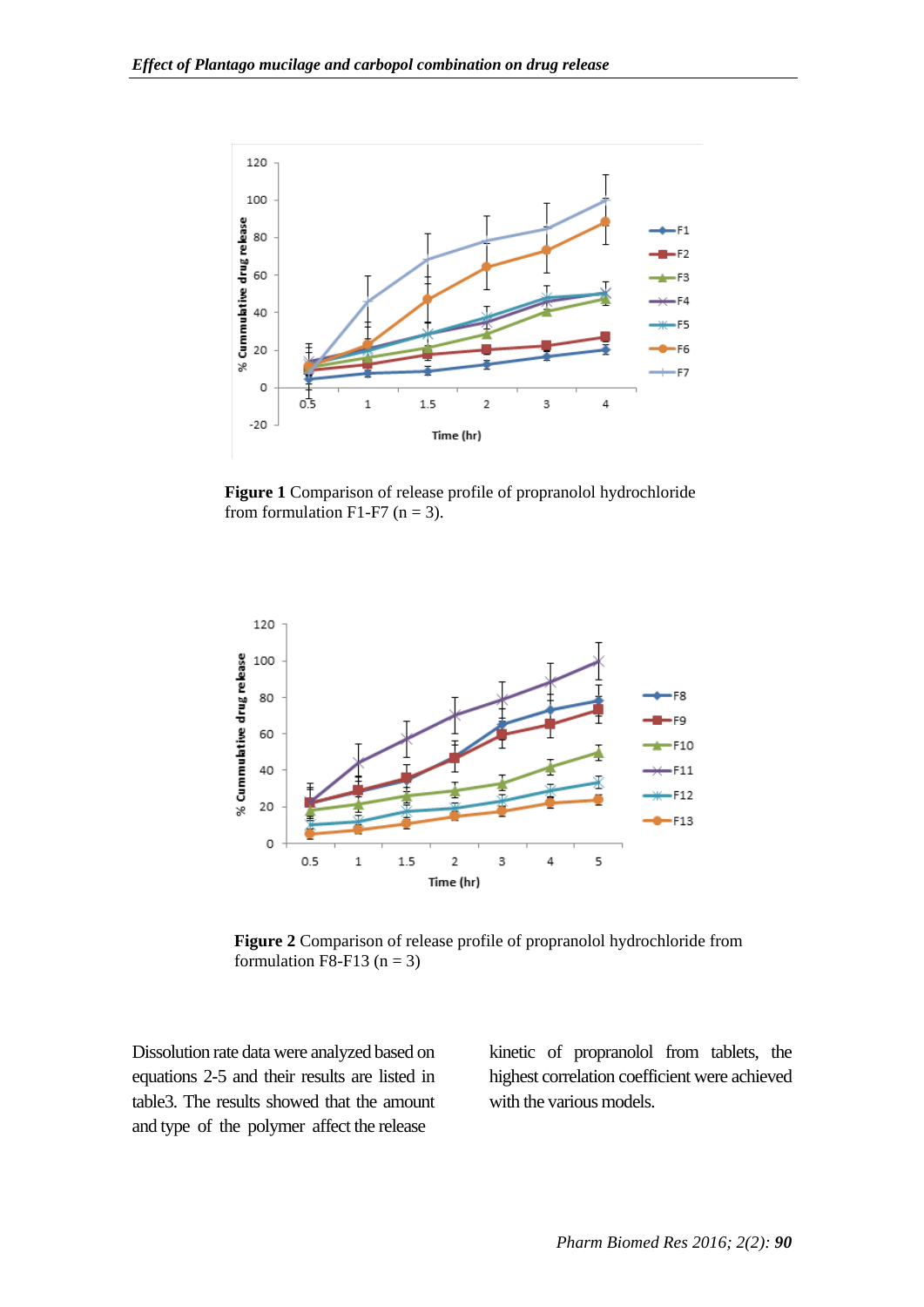| Formul<br>ation<br>code | Zero-order model |        | First-order model |                | Higuchi model |         |        | Peppas model |         |                |        |           |         |
|-------------------------|------------------|--------|-------------------|----------------|---------------|---------|--------|--------------|---------|----------------|--------|-----------|---------|
|                         | $K_0$<br>% min   | $r^2$  | SS                | $K_1$<br>1/min | $r^2$         | SS      | $K_H$  | $r^2$        | SS      | $K_p$ %m<br>in | n      | $\rm r^2$ | SS      |
| F1                      | 0.0006           | 0.9840 | 11174.2           | $-0.0008$      | 0.9916        | 6057.4  | 0.0180 | 0.9915       | 38045.5 | 0.0037         | 0.7317 | 0.9942    | 247.6   |
| F <sub>2</sub>          | 0.0007           | 0.9767 | 24065.7           | $-0.0010$      | 0.9843        | 15075.4 | 0.0199 | 0.9865       | 1678.9  | 0.0143         | 0.5445 | 0.9895    | 241.0   |
| F <sub>3</sub>          | 0.0012           | 0.9422 | 18732.6           | $-0.0020$      | 0.9797        | 5384.8  | 0.0336 | 0.9859       | 13427.0 | 0.0112         | 0.6661 | 0.9862    | 447.9   |
| F <sub>4</sub>          | 0.0011           | 0.9307 | 24724.6           | $-0.0021$      | 0.9797        | 9808.2  | 0.0329 | 0.9866       | 1549.4  | 0.0186         | 0.6013 | 0.9890    | 202.6   |
| F <sub>5</sub>          | 0.0013           | 0.9383 | 22472.4           | $-0.0025$      | 0.9512        | 5085.0  | 0.0359 | 0.9714       | 6260.3  | 0.0163         | 0.6274 | 0.9627    | 753.5   |
| F <sub>6</sub>          | 0.0032           | 0.9383 | 22472.4           | $-0.0025$      | 0.9512        | 5085.0  | 0.0753 | 0.9685       | 104829  | 0.0014         | 1.2773 | 0.9761    | 262.5   |
| F7                      | 0.0038           | 0.8037 | 9718.2            | $-0.0372$      | 0.7381        | 622808  | 0.0853 | 0.8987       | 267147  | 0.000          | 2.5919 | 1.000     | 0.000   |
| F8                      | 0.0014           | 0.8816 | 36561.4           | $-0.0046$      | 0.9920        | 5342.3  | 0.404  | 0.9629       | 2177.9  | 0.0296         | 0.6154 | 0.9982    | 7.4021  |
| F <sub>9</sub>          | 0.0014           | 0.9252 | 30572.9           | $-0.0037$      | 0.9909        | 5654.2  | 0.0401 | 0.9629       | 2177.9  | 0.0305         | 0.5653 | 0.9682    | 11.04   |
| F10                     | 0.0012           | 0.9777 | 25318.1           | $-0.0023$      | 0.9990        | 8388.2  | 0.0334 | 0.9972       | 846.0   | 0.0266         | 0.5295 | 0.9936    | 92.4625 |
| F11                     | 0.0033           | 0.9256 | 13794.9           | $-0.0283$      | 0.8097        | 20277.1 | 0.0727 | 0.9761       | 2712.8  |                |        |           |         |
| F12                     | 0.0010           | 0.9162 | 19318.2           | $-0.0016$      | 0.9468        | 8041.4  | 0.0292 | 0.9694       | 12964.4 | 0.0100         | 0.6630 | 0.9795    | 668.3   |
| F13                     | 0.005            | 0.9915 | 22530.7           | $-0.0006$      | 0.9963        | 17088.9 | 0.0131 | 0.9940       | 2406.9  | 0.00089        | 0.549  | 0.9948    | 117.5   |



**Figure 3** Comparison of bioadhesive force (N/m²) of formulations F1-F13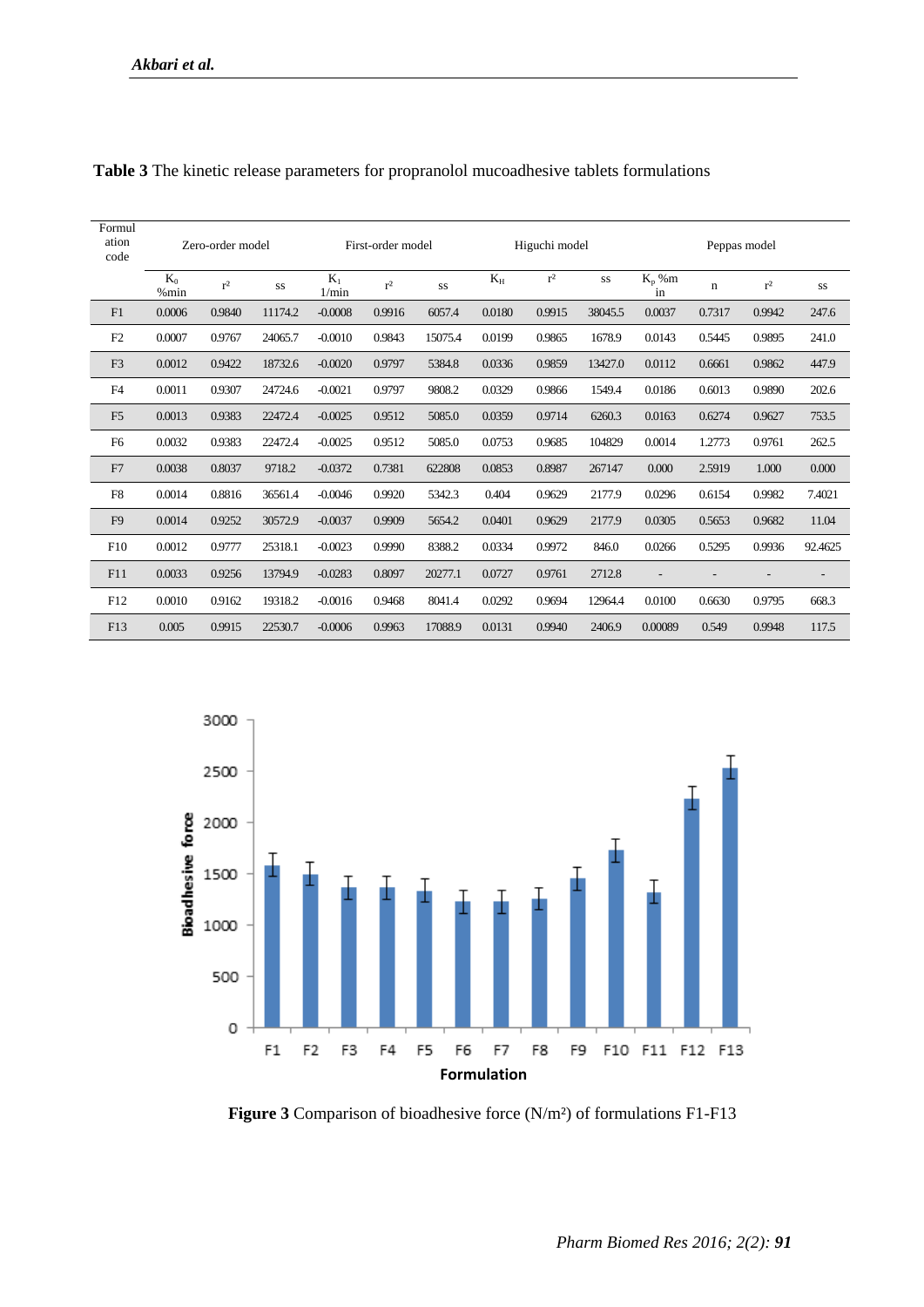The bioadhesive strengths of mucoadhesive tablets are shown in Figure 3. The results show that all of the tablets have good bioadhesive strength, although the formulations with high ratio of Carbopol 934P: mucilage have higher bioadhesive strength but this difference were not significant between F1-F7 ( $p <$ 0.01). The results Also show that bioadhesive strength increased with increase in the amount of mucilage and carbopol 934P, so that the maximum bioadhesive strength was seen in F13.

The swelling of the polymers could be determined by water uptake of the tablet .The percent of swelling of the tablets were computed according to the method described previously. In this study the swelling of formulation F1-F7 were investigated (Fig. 4), The percent of polymers in each formulation was

mentioned previously in table1. The F6 and F7 matrices disintegrated after 5 and 3 hours respectively. The hydration and erosion rates of tablets were measured, after the immersion of tablets in the test medium, to relate the observed phenomena of drug release with the rates or polymer hydration. The matrix erosion measured by the weight loss from matrix tablets immersed in dissolution media as a function of time (Fig. 5). Weight loss from the tablets was in constant progression until the end of test and the results show that the percent of erosion increased with the increase in the ratio of mucilage: carbopol 934P (Fig. 5), and also comparison between F9 & F14 showed that the absence of active ingredient in F14 resulted lower percentage of erision (Fig. 6).



**Figure 4** Comparison of swelling in F1-F7 formulations.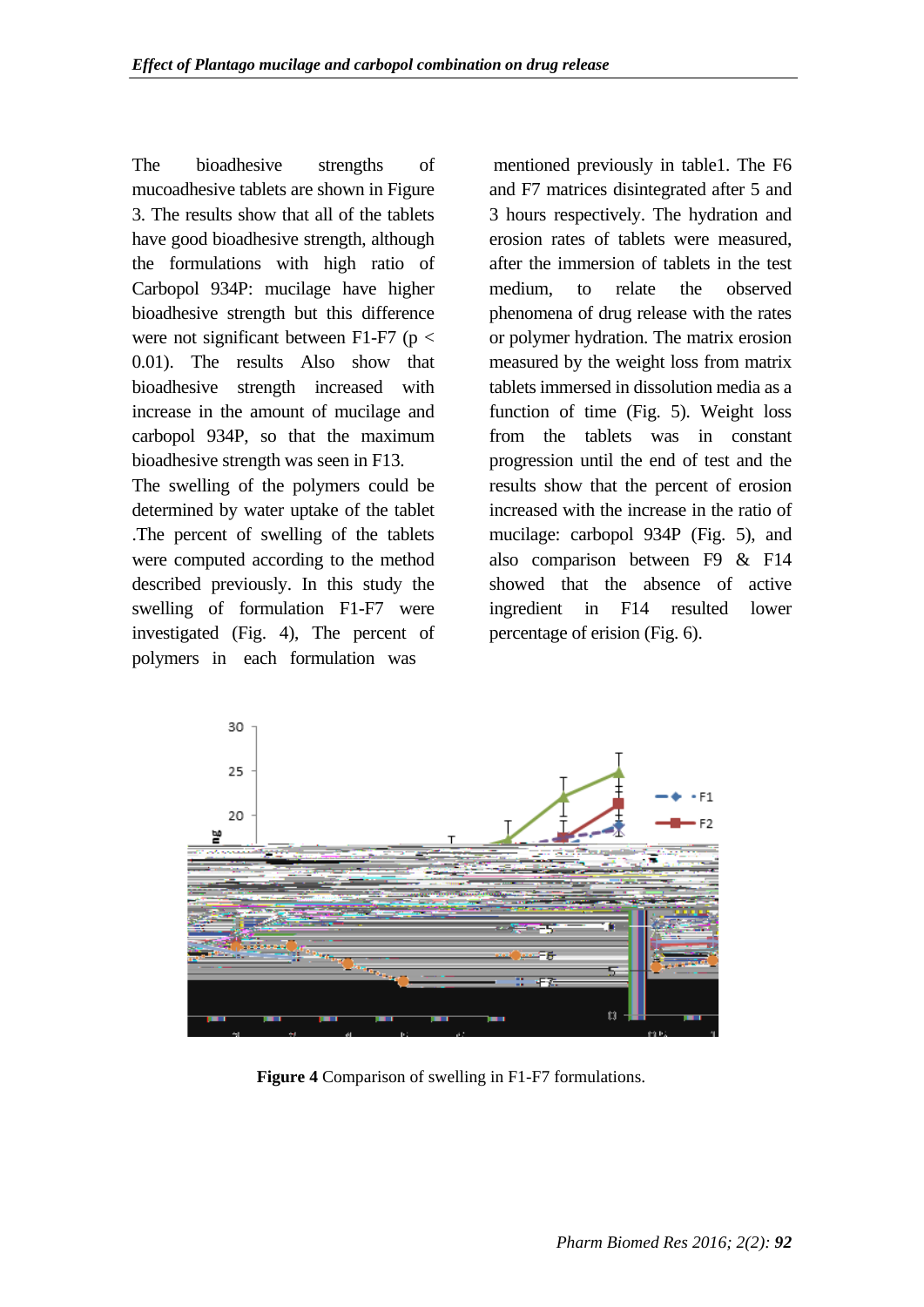

**Figure 5** Comparison of erosion in F1-F7 formulations.



**Figure 6** Comparison of erosion in F9 & F14 formulations.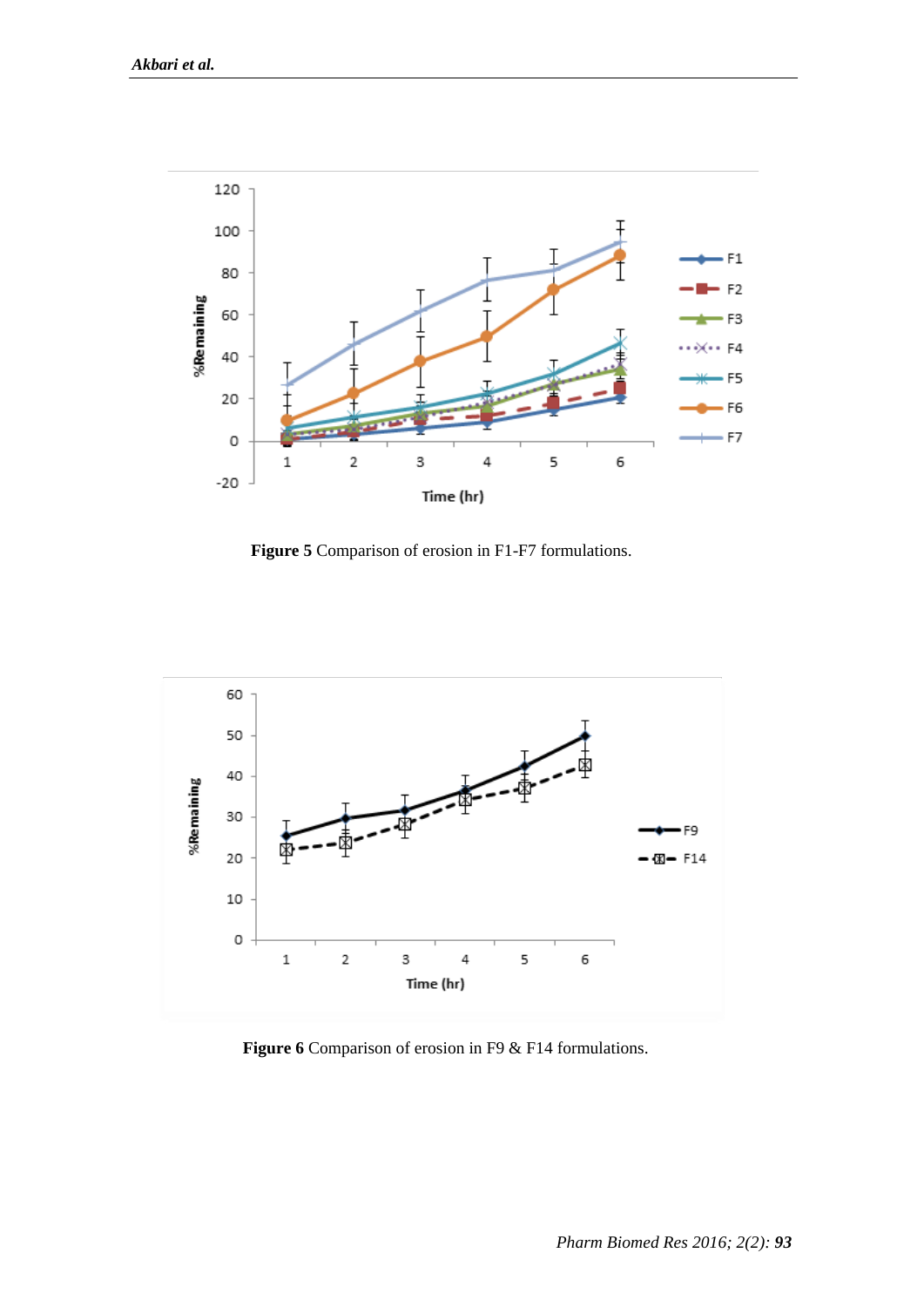## **Discussion**

Values of the tensile strength and friability for all formulation are presented in Table 2. The values of hardness (from  $3.6 \pm 0.16$  to 4.11  $\pm$  0.19 kg/cm<sup>2</sup> in F1 and F3 respectively) and tensile strength increased (from  $0.43 \pm 0.5$  to  $0.51 \pm 0.06$  MN/m<sup>2</sup> in F1 and F3 respectively) with increase in the concentration of mucilage while friability decreased with increase in mucilage concentration (from  $1.22 \pm 0.11$  to  $0.96 \pm$ 0.06% w/w in F1 and F3 respectively) for tablets prepared by direct compression .It is well known that polymers undergo plastic deformation, which subsequently leads to the formation of more solid bonds resulting in tablets with more resistance to fracture and abrasion (13).

When the polymer is "contaminated" by other materials such as the drug, the number of solid bonds between the particles decreased, leading to a decrease in the tensile strength of the tablets. The content uniformity test showed that the drug content was between 98.78-101.09%.

The buccal route offers an attractive alternative for systemic drug delivery because of better patient compliance, ease of dosage form removal in emergencies, robustness, and good accessibility. Use of buccal mucosa for drug absorption was first attempted by Sobrero in 1847, and since then much research was done to deliver drugs through this route. Today research is more focused on the development of suitable delivery devices, permeation enhancement, and buccal delivery of drugs that undergo a first-pass effect, such as cardiovascular drugs, analgesics and peptides. In addition studies have been conducted on the development of controlled or slow release delivery systems for systemic or local therapy of diseases in the oral cavity (18).

Bio adhesive force means the force with which tablets binds to buccal mucous membranes. The bio adhesive forces of tablet are affected by the shape of the tablet, the swelling degree of the tablet and the nature of the tablet components (19).

Mucoadhesion defined as the state in which two materials, at least one biological in nature, are held together for an extended period of time by interfacial forces, the phenomena of bioadhesion occur by a complex mechanism. Till data, six theories have been proposed which can improve our understanding for the phenomena of adhesion and can also be extended to explain the mechanism of bio adhesion. The theories include: (a) the electronic theory, (b) the wetting theory, (c) the adsorption theory, (d) the diffusion theory, (e) the mechanical theory, (f) the cohesive theory. The electronic theory proposes transfer of electrons amongst the surfaces resulting in the formation of an electrical double layer thereby giving rise to attractive forces. The wetting theory postulates that if the contact angle of liquids on the substrate surface is lower, then there is a greater affinity for the liquid to the substrate surface. If two such substrate surface is brought in contact with each other in the presence of the liquid, the liquid may act as an adhesive amongst the substrate surface. The adsorption theory proposes the presence of intermolecular forces, viz. hydrogen binding, and Van der Waal's forces, for the adhesive interaction amongst the substrate surfaces. The diffusion theory assumes the diffusion of the polymer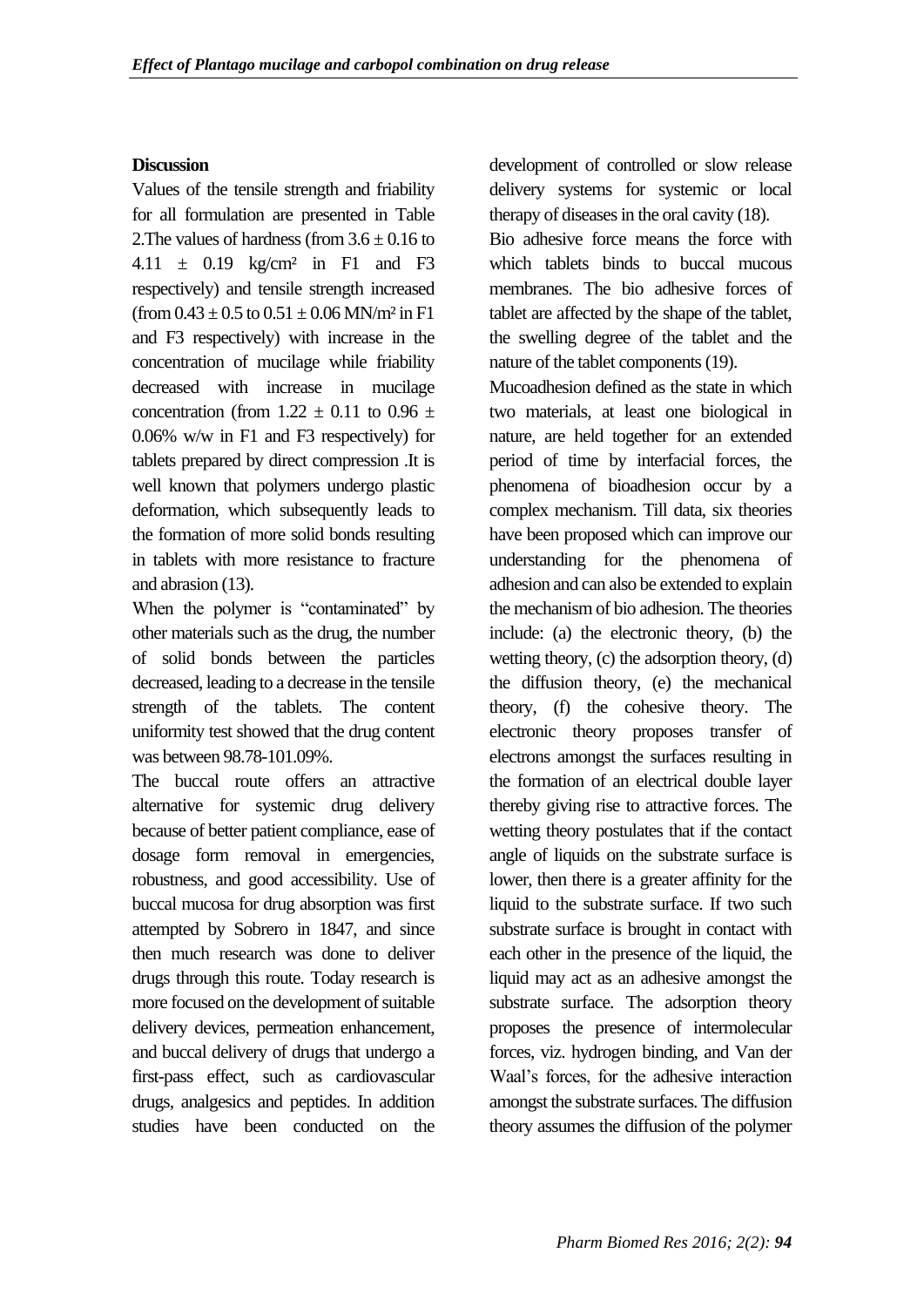chains, present on the substrate surfaces, across the adhesive interface thereby forming a networked structure. The mechanical theory explains the diffusion of the liquid adhesives into the micro-cracks and irregularities present on the substrate surface thereby forming and interlocked structure which gives rise to adhesion. The cohesive theory proposes that the phenomena of bio adhesion are mainly due to the intermolecular interactions amongst like- molecules (20).

Formulations that contain Carbopol 934P had higher bio adhesive force in comparison to those had *P. major* mucilage, also the bio adhesion force increased as the amount of polymer increased, because of the increase in sites for bond formation. Formation of hydrogen bonds between the hydrophilic functional groups of the mucoadhesive polymers and the mucus layer is a prerequisite for extensive and longer mucoadhesion. The amount of the polymer also plays a significant role in the process of mucoadhesion. At lower amounts of the polymer chains, there is an inadequate and unsuitable interaction among the polymer and mucosal layer resulting in poor mucoadhesive properties (21).

*P .major* contain mucilaginous matter consisting of hydrophilic polysaccharides mainly in the seed coat, this polysaccharide has variable amounts of xylose, arabinose, galacturonic acid that swell in contact with water and form mucilage with high viscosity.

Formation of hydrogen bonds between the hydrophilic functional groups of the mucoadhesive polymers and the mucus layer or the mucosal surface is a prerequisite for extensive and longer mucoadhesion (22).

Vimal Kumar Yadav et al.studied Means of improving the bio adhesive properties of Drug Delivery Systems and the results shows that with the increase in the chain length of the polymers there is an increase in the mucoadhesive property of the polymer. Flexible Polymer chains help in the better penetration and entanglement of the polymer chains with that of mucosal layer thereby improving the bio adhesive property. The flexibility of the polymer chains is generally affected by the cross linking reaction and the hydration of the polymer network. The Higher the crosslinking density, the lower is the flexibility of the polymer chains (20).

Akbari et al evaluated the effect of fillers on the buccoadhesive propranolol tablets. It was investigated that by increasing in the amount of poly carbophil the bioadhesion force increased. Because the viscosity of the thin gel layer that is necessary for adhesion is increased by adding polycarbophil so the bio adhesion increases (16).

Comparison of the drug release profile of the tablets is shown in Fig. 1.The test was performed in phosphate buffer (pH 6.8) and the samples studied at various times. Comparison showed that with increase in the amount of P.major mucilage and decrease in the amount of Carbopol 934P (F1 to F7) the drug release rate increases. and also for the formulation that have only one kind of polymer (F8 to F13) the drug release rate decreased with the increase in amount of polymer (Fig. 2)

Sabale et al studied the Calendula mucilage as a mucoadhesive substance and they demonstrated that with the increase in the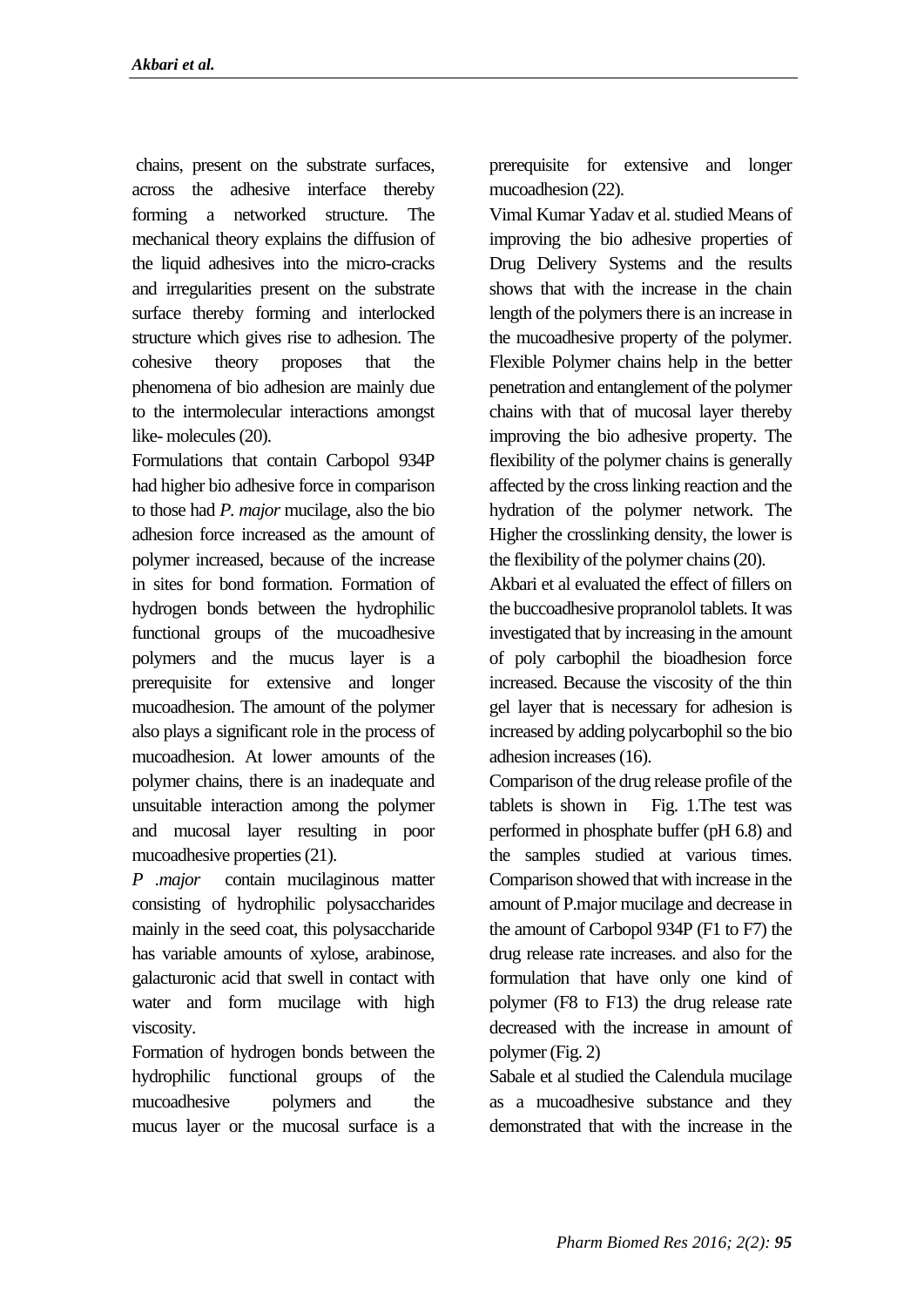amount of mucilage in the matrices the rate of drug release decreased (23).

Odeku and Fell investigated that the increase in the percentage of Khaya gum from 60 to 90% mucilage containing matrices resulted in a significant decrease in the release rate of paracetamol (13). Also in one study the researchers evaluate *Aloe barbadensis* miller mucilage as a component of control released matrices they understood that with an increase in the amount of mucilage in matrices the drug release rate decreases (24).

Swelling and erosion test was done in phosphate buffer (pH 6.8) are shown in fig. 4  $& 5.$  The data is not exhibiting a regular process in swelling in formulation F1 to F3 (p < 0.01) we had an increase in the swelling percentage and from F4 to F7 we had a decrease in swelling complete disintegration was observed in F6 and F7 after 5hours and 3 hours respectively. High percentage of swelling in the F14 and F15 shows that the swelling in tablets that do not contain drug is higher than others. The friability was increased with the increase in amount of the mucilage and decrease in Carbopol 934P in formulation F1 to F7 ( $p < 0.05$ ). Comparison of formulations F9 and F14 showed that erosion percentage in matrices with drug is higher than the matrices without it ( $p <$ 0.005) because of the solubility of the drug that increases the erosion, and comparison of formulations F12 and F15 that contain Carbopol934P shows that the percentage of erosion in matrices with drug is higher than the matrices with it  $(p < 0.01)$ 

The adhesion increases with the degree of hydration until a point were over hydration leads to an abrupt drop in adhesive strength due to disentanglement at the polymer tissue

interface (25). In hydrophilic polymeric matrix systems, the carrier on the surface of the matrix initially hydrates during dissolution to generate an outer viscous layer. This phase is then sequentially followed by matrix bulk hydration, swelling and erosion (26).

Adequate swelling behavior of a buccoadhesive system is an essential property for uniform and prolonged release of drug and effective mucoadhesion. Singh et al. studied the *Mimosa pudica* seed mucilage as a sustained release excipient in diclofenac sodium tablets and they understood as the amount of mucilage was increased in tablets percent swelling increased and percent erosion decreased (19).

Polymorphic changes of the drug may affect the dissolution rate and bioavailability. Bartolomei et al. reported that (R, S) propranolol hydrochloride existed in two crystalline forms, designated that α, β*.*

According to the DSC test we did in our previous study *P. major* mucilage has a very broad endothermic peak at  $95.2 \text{ °C}$  the presence of this peak is because the loss of water from the carbohydrate polymer, and Propranolol thermograms showed an endothermic peak about  $164.2 \pm 0.1$  °C, that is around its melting point. We tested the matrix tablet containing 1:1 of drugs: *P. major* mucilage ratio in both mixture tablet and physical mixture and it showed the same peak in this area which indicates no interaction between drug and mucilage during the formulation process (8). From this finding we understand the delayed dissolution rate of propranolol is not because of complex formation between the drug and *P. major* mucilage or changes in crystallinity of the drug.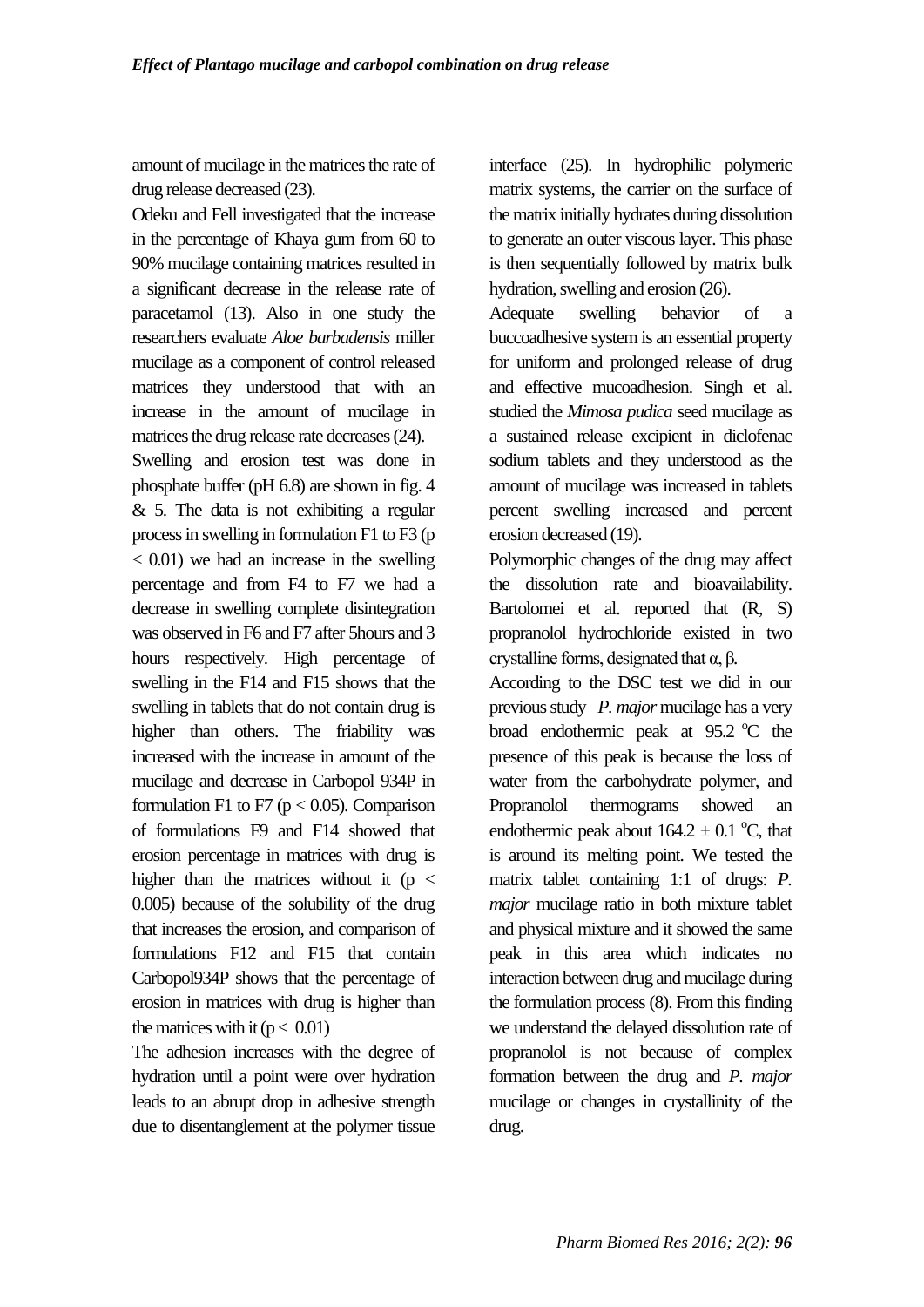

**Figure 6** DSC thermograms of mucilage, Carbopol, Propranolol and formulation No. 4.

FT-IR spectral confirmed the above conclusion, *P. major* mucilage showed a broad band around 3437.5 1/cm corresponds to OH stretching, wave number 1742.9 1/cm depicts the stretching vibration of C=O, and 1040.1 1/cm depicts the stretching vibration of C-O group which was a characteristics of a polysaccharide. and the test for propranolol hydrochloride showed a peak at 2964.9 1/cm due to the presence of a secondary amine group, peaks at 3280.6

1/cm due to the secondary hydroxyl group. A peak at 1267.8 showed The presence of stretching bond of aryl alkyl ether, and a peak at 979.9 1/cm was due to αsubstituted naphthalene (8). The FT-IR spectrum of the tablets contain 1:1 ratio of drug and *P. major* mucilage showed the same peak in the same area, which indicates no physical or chemical interactions amongst the components of the formulation and compatibility of the drug with the *P. major* mucilage.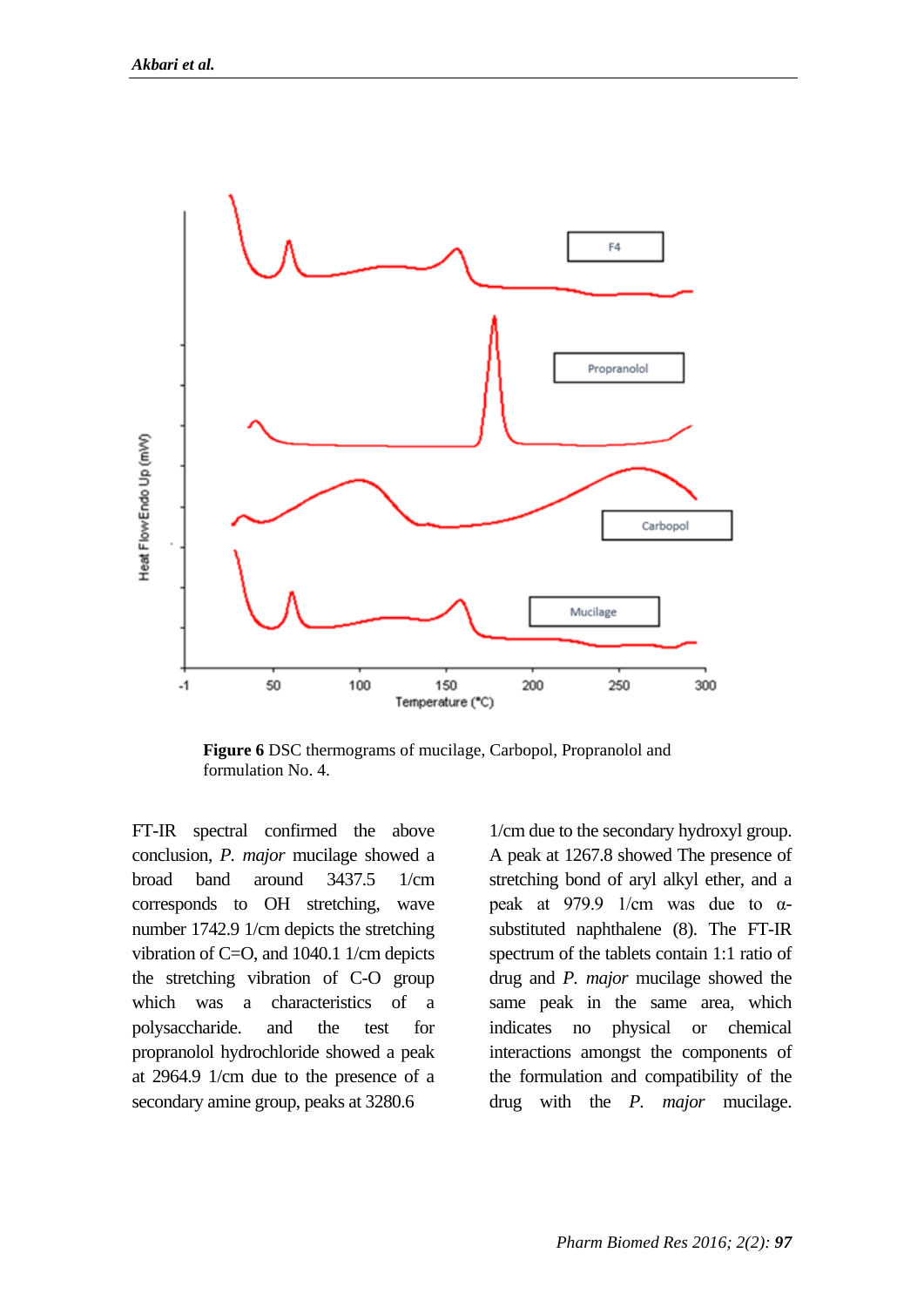

**Figure 7** FTIR spectra of pure propranolol powder, mucilage, Carbopol and F4.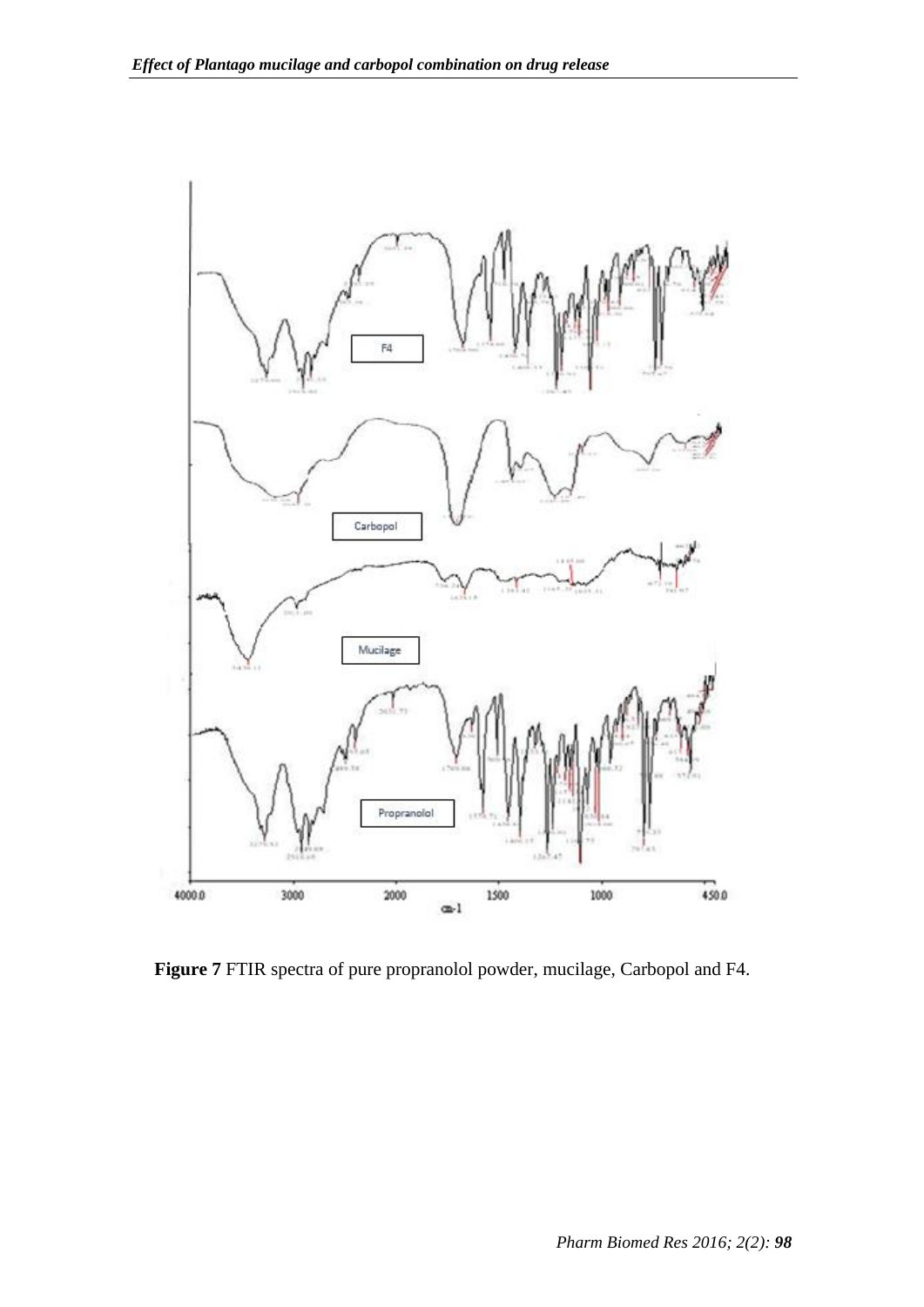#### **Conclusion**

The main aim of this work was to isolate *P. major* seed mucilage and evaluate this natural polymer as a component for release the drug from the buccal tablets and its adhesion to oral cavity mucosa together with Carbopol 934P. In conclusion the use of *P. major* mucilage in addition to carbopol can optimize the drug release in propranolol buccoadhesive tablets.

#### **References**

- 1. Bernkop-Schnurch A. Mucoadhesive systems in oral drug delivery. Drug Discov Today Technol 2005; 2:83-7.
- 2. Ahn JS, Choi HK, Cho CS. A novel mucoadhesive polymer prepared by template polymerization of acrylic acid in the presence of chitosan.Biomaterials 2001; 22: 923-8.
- 3. Hassan N, Khar RK, Ali M, Ali J. Development and evaluation of buccal bioadhesive tablet of an anti-emetic agent ondansetron. AAPS Pharm Sci Tech 2009;10:1085-92.
- 4. Roy SK. Prabhakar B. Bioadhesive polymeric platforms for transmucosal drug delivery systems – a review*.*Trop J Pharm Res 2010; 9: 91-104.
- 5. Chun MK, Cho CS, Choi HK. Mucoadhesive drug carrier based on interpolymer complex of poly(vinyl pyrrolidone) and poly(acrylic acid) prepared by template polymerization. J Control Release 2002;81:327-34.
- 6. Moghimipour E, Aghel N, Adelpour A. Formulation and Characterization of Oral Mucoadhesive Chlorhexidine Tablets Using Cordia myxa Mucilage.Jundishapur J Nat Pharm Prod 2012;7:129-33.
- 7. Saeedi M, Morteza-Semnani K, Sagheb-Doust M. Evaluation of *Plantago major*L. seed mucilage as a rate controlling matrix for sustained release of propranolol hydrochloride. Acta Pharm 2013;63: 99-114.
- 8. Sinha VR, Al-Azaki AA, Kumar RV. Novel Lannea Woodier gum matrices for controlled release of drugs. Carbohydr Polymers 2011; 83:1492-8.
- 9. Jani GK, Shah DP. Evaluation of mucilage of Hibiscus rosasinensis Linn as rate controlling

#### **Conflict of interest**

The authors declared no potential conflict of interest with respect to the authorship, and/or publication of this study.

> matrix for sustained release of diclofenac. Drug Dev Ind Pharm 2008;34:807-16.

- 10. Turel I, Ozbek H, Erten R, Oner AC, Cengiz N, Yilmaz O. Hepatoprotective and antiinflammatory activities of *Plantago major* L. Indian J Pharmacol 2009;41:120-4.
- 11. Samuelsen AB. The traditional uses, chemical constituents and biological activities of *Plantago major* L. A review*.*J Ethnopharmacol 2000;71:1- 21.
- 12. British Pharmacopoeia 1993: HMSO, London, **IK**
- 13. Odeku OA, Fell JT. Effects of the method of preparation on the compression, mechanical, and release properties of khaya gum matrices. Pharm Dev Technol 2006;11:435-41.
- 14. Peppas NA. Analysis of Fickian and non-Fickian drug release from polymers. Pharm Acta Helv 1985;60:110-1.
- 15. Akbari J, Nokhodchi A, Farid D, Adrangui M, Siahi-Shadbad MR, Saeedi M. Development and evaluation of buccoadhesive propranolol hydrochloride tablet formulations: effect of fillers. Farmaco 2004;59:155-61.
- 16. Pornsak Sriamornsaka B, Thirawonga N, Korkerd K. Swelling, erosion and release behavior of alginate-based matrix tablets. Eur J Pharm Biopharm 2007;66:435-50.
- 17. Sharma PK, Koul AK. Mucilage in seeds of *Plantago ovata* and its wild allies. J Ethnopharmacol 1986;17:289-95.
- 18. Birudaraj R, Mahalingham R, Li X, Jasti B. Advances in buccal drug delivery. Crit Rev Ther Drug Carrier Syst 2005;22:295-330.